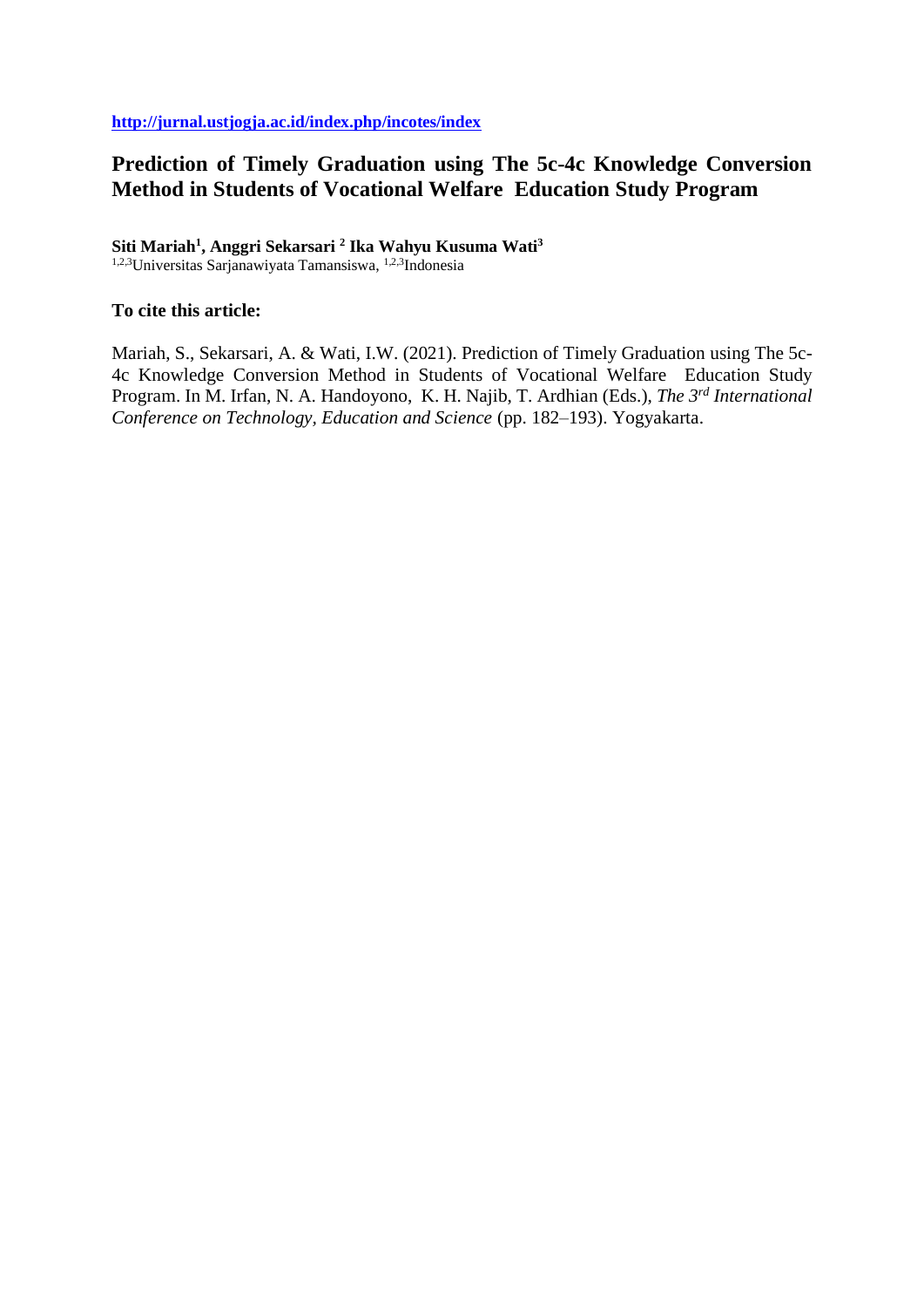InCoTES 2021 ISSN: 978-602-6258-14-4

## **Prediction of Timely Graduation using The 5c-4c Knowledge Conversion Method in Students of Vocational Welfare Education Study Program**

**Siti Mariah<sup>1</sup> , Anggri Sekarsari <sup>2</sup> Ika Wahyu Kusuma Wati<sup>3</sup> 1,2,3Universitas Sarjanawiyata Tamansiswa, 1,2,3Indonesia 1 siti.mariah@ustjogja.ac.id**

| <b>Article Info</b>  | <b>Abstract</b>                                                                                                                                               |  |  |  |  |  |  |
|----------------------|---------------------------------------------------------------------------------------------------------------------------------------------------------------|--|--|--|--|--|--|
|                      | The purpose of the study was to predict timely graduation for Family Welfare                                                                                  |  |  |  |  |  |  |
|                      | Vocational Education (PVKK) FKIP UST students with identified factors,                                                                                        |  |  |  |  |  |  |
| <b>Keywords</b>      | namely school origin, study objectives, social studies average, history of<br>repeating courses, history of collecting lecture assignments, history of paying |  |  |  |  |  |  |
| timely graduation    | tuition fees. off-campus activities, and student study time. These factors are                                                                                |  |  |  |  |  |  |
| Knowledge Conversion | identified using knowledge conversion 5c-4c by converting data into                                                                                           |  |  |  |  |  |  |
| 5C-4C                | information with 5 added values, namely contextualized, categorized,                                                                                          |  |  |  |  |  |  |
| study period         | calculated, corrected, and condensed. The population in this study were PVKK                                                                                  |  |  |  |  |  |  |
|                      | students of the class of 2019, with the technique of taking it through a                                                                                      |  |  |  |  |  |  |
|                      | questionnaire. The results of the study predict a very high increase in on-time                                                                               |  |  |  |  |  |  |
|                      | graduation as indicated by school origin, the main purpose of choosing a PVKK                                                                                 |  |  |  |  |  |  |
|                      | study program, a history of completing assignments, a history of fluency in                                                                                   |  |  |  |  |  |  |
|                      | studies each semester with an average semester achievement index above 3.00,                                                                                  |  |  |  |  |  |  |
|                      | a history of payment of education funds that are not in arrears, and activities                                                                               |  |  |  |  |  |  |
|                      | outside of study only sometimes show a high prediction of high PVKK students'                                                                                 |  |  |  |  |  |  |
|                      | on-time graduation. Recommendations for increasing graduation through                                                                                         |  |  |  |  |  |  |
|                      | updating the curriculum by applying problem-based learning to the introduction                                                                                |  |  |  |  |  |  |
|                      | of school culture and field practice in schools or industry, implementing project-                                                                            |  |  |  |  |  |  |
|                      | based learning in research methods courses with proposals as outputs, intensive                                                                               |  |  |  |  |  |  |
|                      | mentoring on student final assignments, grouping students based on capabilities                                                                               |  |  |  |  |  |  |
|                      | and types of research, and monitoring the mentoring process.                                                                                                  |  |  |  |  |  |  |
|                      | Keywords: timely graduation, Knowledge Conversion 5C-4C, study<br>period.                                                                                     |  |  |  |  |  |  |

#### **Introduction**

Departing from the problem of the percentage of on-time graduation of students from the family welfare vocational education study program which is still minimal based on data from the academic section of Family Welfare Vocational Education (PVKK) FKIP UST which shows the percentage of on-time graduation of students in Table 1, there is even a downward trend, while the number of incoming students is increasing. Many factors cause the problems mentioned above, including internal sources of students, family and community environments, as well as academic policies and services for study programs. [1][2].

|    | Tabel 1 PVKK Student Graduation Percentage |                 |                        |            |          |            |  |
|----|--------------------------------------------|-----------------|------------------------|------------|----------|------------|--|
| No | Class of the Year                          | Number of       | <b>Graduation Time</b> |            |          |            |  |
|    |                                            | <b>Students</b> | $\leq$ 8 sem           | 8 Semester | > 9      | Haven't    |  |
|    |                                            |                 |                        |            | semester | passed yet |  |
|    | 2014/2015                                  | 77              |                        | 20%        | 49%      | 1%         |  |
| 2. | 2015/2016                                  | 81              |                        | 16%        | 38.3%    | 17.3%      |  |
| 3. | 2016/2017                                  | 116             |                        | 4.3%       | 13.8%    | 72.6%      |  |
|    | 2017/2018                                  | 151             | 0.6%                   |            | on going |            |  |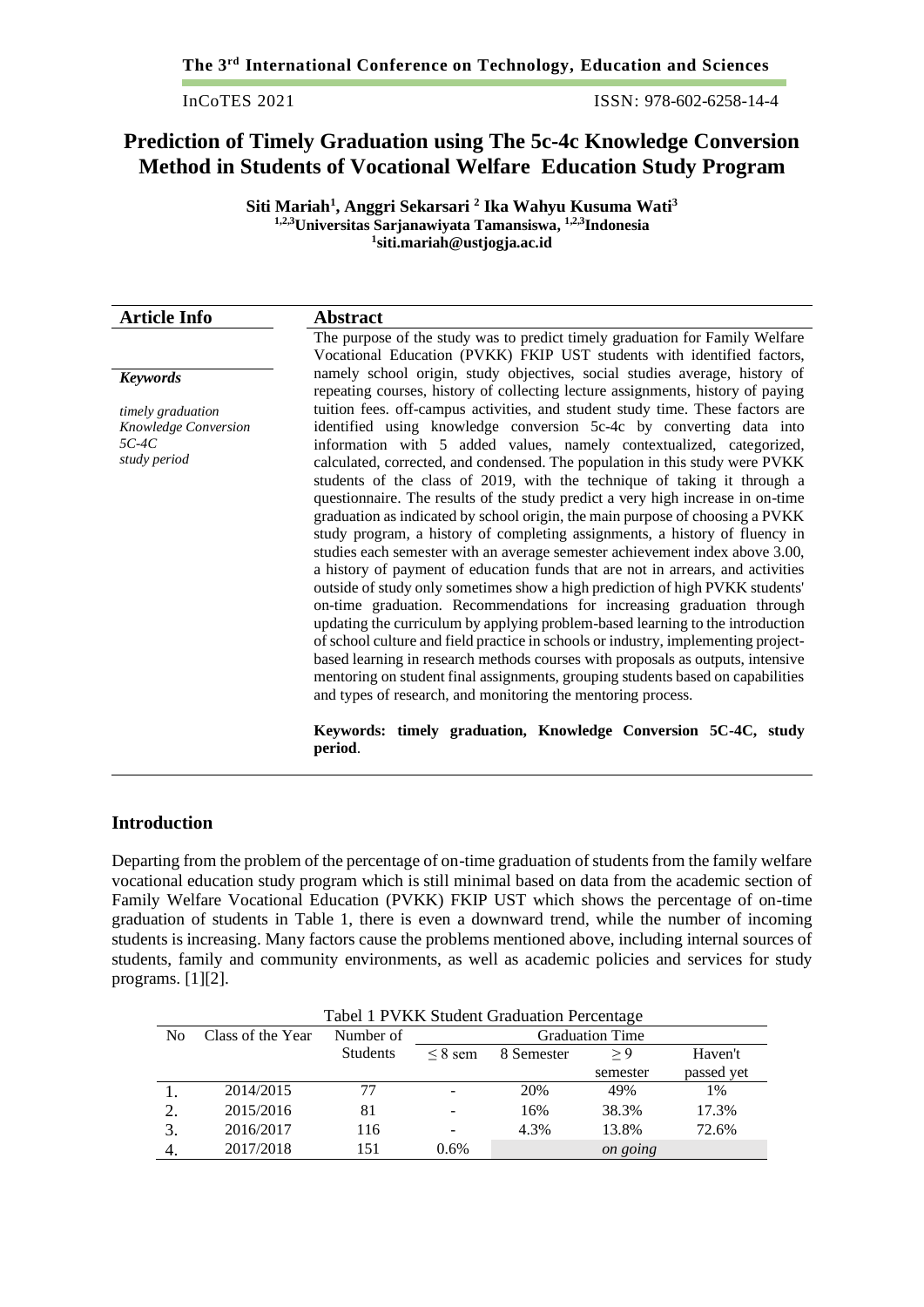The Family Welfare Vocational Education Study Program (PVKK) is one of the study programs within the Faculty of Teacher Training and Education (FKIP) Universitas Sarjanawiyata Tamansiswa whose main goal is to produce prospective PVKK teachers in the field of culinary and fashion skills. The curriculum developed by the PVKK study program refers to the Indonesian National Qualifications Framework (KKNI) level 6 which is adjusted to the competency needs of vocational teachers for vocational schools so that the weight of practical learning is more than theoretical learning. The study program is obliged to monitor the study progress of its students. The study program also has the task of predicting the length of study for each student to determine and anticipate the occurrence of students who are 'stalled' or 'lost' which will cause the performance of the study program to be less good. [3] [4].

The study period for undergraduate programs is a maximum of 7 (seven) academic years with a study load of at least 144 credits [5]. The learning load is distributed in the curriculum structure into 8 semesters or equivalent to 4 (four years) so that it is said to graduate on time if students can complete their studies in less than and equal to 8 semesters or 4 (four) years. The information is conveyed to students during the campus orientation period, it is hoped that students can manage their study time well and set a target time for graduation. The undergraduate education program is taken for 7-8 semesters within a period of 4 years, where each semester the progress of student studies is always monitored and the time of graduation can be predicted[6][7]. However, many factors affect the delay in completing student studies, which are often hampered at the end of the study at the time of preparation of the Final Project.

Graduating on time is something that is highly coveted by every student, as well as for Institutions, both at the level of study programs, faculties, and universities [1]. Apart from being the reputation and achievement of the institution's performance, it is also one of the criteria in the accreditation assessment[8]. The cliché problem that always occurs every academic year regarding the percentage of on-time graduation of student studies is still low, it is necessary to design a design and program that can minimize these problems so that on-time graduation of students can increase.

Knowledge conversion to convert the tacit knowledge of the study program regarding student study completion activities into explicit knowledge that can be used in providing academic services to students [9] proposed a method called the SECI method to facilitate organizations in the knowledge conversion process. The SECI method is a method that discusses the steps to carry out the knowledge conversion process [10][11]. These steps consist of socialization, externalization, combination, internalization [11][7]. In this study, the stages in the knowledge conversion process were carried out to design a program to increase students' timely graduation.

The study period or length of study is the time it takes someone to take a study program at a certain strata level which is calculated through a minimum Semester Credit Unit (SKS). That is, a person's study period is said to end when he has fulfilled the learning load determined by each educational institution and has completed his final project [12]. Undergraduate (S1) students are said to have graduated on time if they have completed their studies in higher education for less than or equal to four years, while students are said to have not graduated on time if they have completed their studies in higher education for more than four years.[13]. In practice, many students do not always complete undergraduate education within four years [14].

This study aims to predict the PVKK study program students based on 5C, find out the results of the 4C process used to help design the program to increase the number of PVKK study students who graduate on time, and formulate the proposed program design to increase the number of PVKK study program students who graduate on time in the period next. The expected outcomes of this research, in addition to the publication of journal articles, are also recommendations and solutions to increase the percentage of students graduating on time.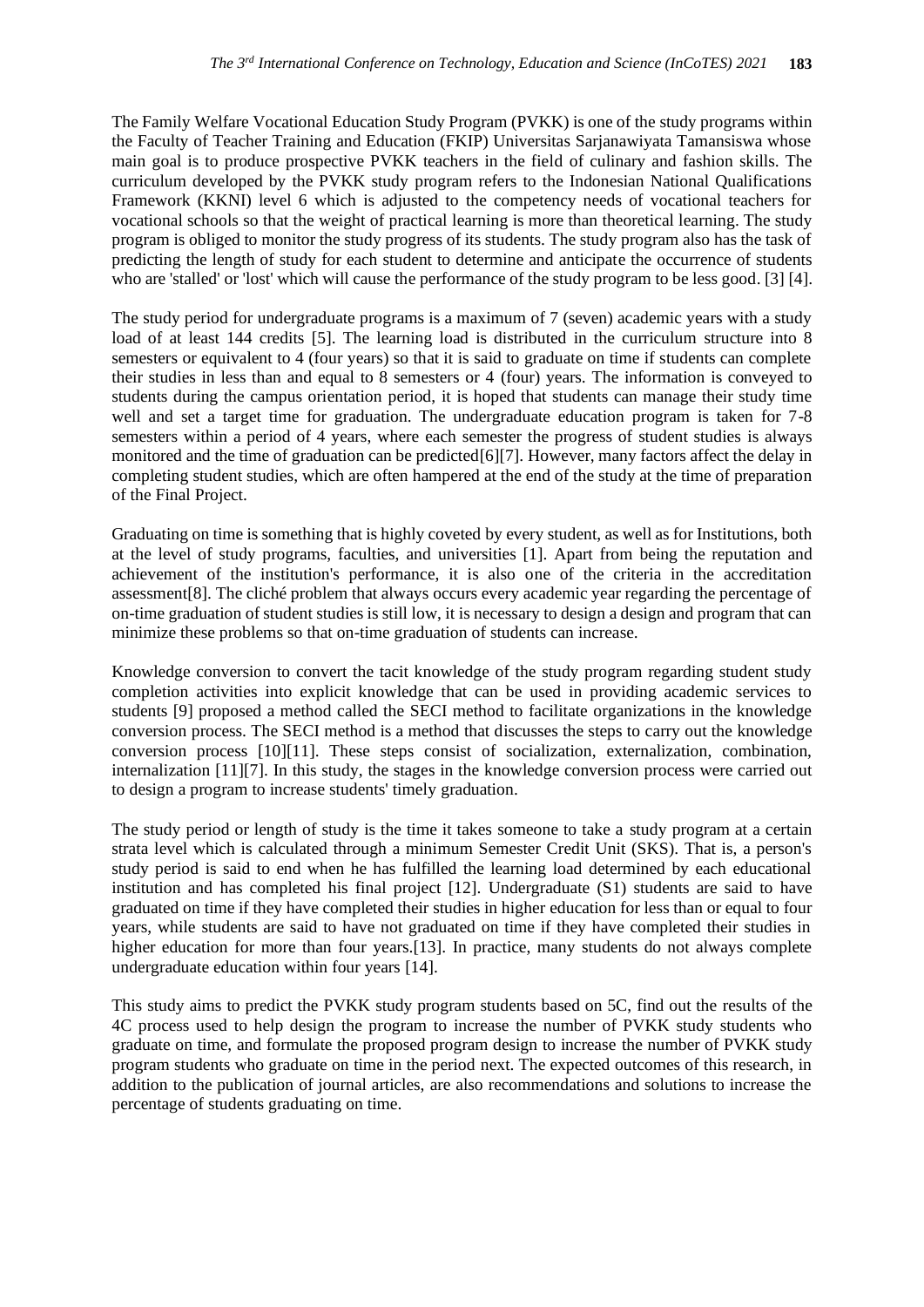## **Method**

This research was conducted on students of the Family Welfare Vocational Education Study Program located in Wirogunan, Mergangsan District, Yogyakarta City, Special Region of Yogyakarta, 55151, which was held in the odd semester of the 2021/2022 academic year. The conceptual model of program design used to improve the timeliness of graduation for PVKK students is seen from the data collected in the study, namely student personal data, school origin, the purpose of continuing their studies, and data on average grades of achievement index.

All data that has been collected is converted into information using the 5C knowledge conversion method (contextualized, categorized, calculated, corrected, condensed). Then, the information is converted into knowledge using the 4C knowledge conversion method (comparison, consequence, connections, conversation) to turn it into knowledge that will be used as decision support in designing programs to increase the number of students graduating on time.

The data obtained from the data collection process is determined by its attributes. After the data is obtained to conduct research, there are several stages of data preparation. Data preparation is a stage to get quality data, then several techniques are carried out as follows :

- 1. Data collection This stage explains where the data sources in this study were obtained and find information that can be used for research.
- 2. Initial data processing This stage describes the early stages of data mining. The initial data processing includes the data input process in the required format.
- 3. At this stage, it describes the early stages of data mining. The data that has been obtained will be processed into the required format, grouping and determining data attributes. In carrying out the initial data processing, several stages will be carried out so that in the end data will be obtained that can be used at the next stage. These stages include select data and split validation.
- 4. The proposed method This stage describes the selection and use of the C4.5 algorithm method in this study. The following are the stages of the modeling process in this research: Choosing the appropriate Data Mining tasks, Choosing the Data Mining Algorithm, Data Mining Algorithm for the ultimate goal of a prediction. One of the calculation functions performed is to determine the Entropy value of each data attribute to be trained.

The Entropy formula [is as follows:](https://1.bp.blogspot.com/-TwUR0rmQ958/Xv3y71TDHzI/AAAAAAAABPI/NtSNhjf_k9QGjkx5iVcYvPlHLpNgqwi0QCK4BGAsYHg/s684/entorpy.png)

$$
Entropy(S) = \sum_{i=1}^{n} -pi * log_2 pi
$$

The flow of the formula is

- 1) Calculating the total number of attributes
- 2) Calculate the total number of attributes based on each class or label
- 3) steps to calculate entropy.

Evaluation

In this stage, evaluation and interpretation of the patterns obtained from the results of the algorithm used to determine the rules, reliability, and others is carried out. Evaluation is done by applying the pattern obtained from the previous process to the testing data provided.

## Using the discovered knowledge

At this stage using the knowledge obtained from the data mining process for application to applications or others.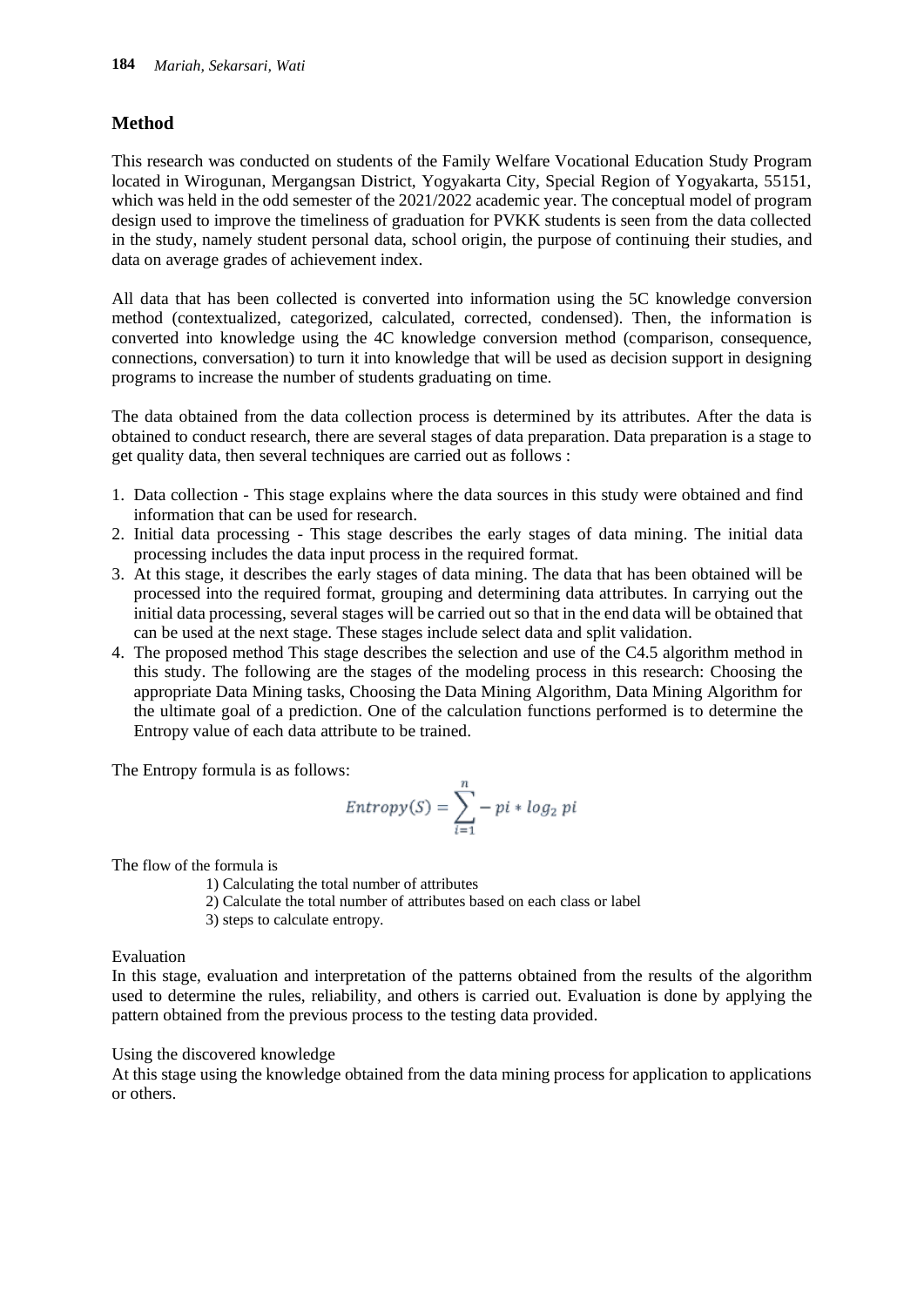### **Results and Discussion**

Initial data is data obtained from the results of a questionnaire to PVKK Class 2019 students and then summed and made into one data according to the existing criteria (Data is still in the process of being collected and does not meet the specified sample). Furthermore, the data will go through several stages of processing the initial data, namely: select data and split validation.

1. Select Data

At this stage, the data variables to be analyzed are selected, because it is often found that not all data is needed for the data mining process. The selection of these variables is carried out by taking into account the purpose of writing so that several variables are obtained that will be used as input variables.

| <b>Variable</b>                        | <b>Indicator</b> | data usage  |
|----------------------------------------|------------------|-------------|
| Name                                   | X                |             |
| Nim                                    | X                |             |
| Areas of expertise                     | X                |             |
| Which school are you from              | V                | Model value |
| Gender                                 | X                |             |
| Origin                                 | V                | Model value |
| <b>NEM</b>                             | V                | Model value |
| College goals                          | V                | Model value |
| number of credits taken                | V                | Model value |
| cumulative performance index           | V                | Model value |
| History of Completion of Lecture Tasks | V                | Model value |
| History of repeating lectures          | V                | Model value |
| Tuition fee payment history            | V                | Model value |
| activities outside of study            | V                | Model value |

| Tabel.2 Select Data |
|---------------------|
|---------------------|

Table 2 above will be used and not used in this study. The "V" indicator indicates that the variable is used, while the "X" indicator indicates that the variable is eliminated at the initial data processing stage. The elimination of some of these variables is based on the model values which are relatively the same and do not affect the results of the assessment process.

2. Split Validation

Split Validation is a validation technique that divides the data into two parts randomly. The distribution of data into training data and testing data uses systematic random sampling. The method of using this technique is to do the randomization or lottery only once, namely when determining the first element of the sampling to be taken. The determination of the next sampling element is taken by utilizing the sample interval. A sample interval is a number that shows the distance between the serial numbers contained in the sampling frame which will be used as a benchmark in selecting the second sampling element and so on until the nth element. The sample interval is denoted by the letter k. The sample interval, also known as the sampling ratio, is obtained by dividing the population size by the desired sample size  $(N/n)$ .

The results of the calculation for taking testing data are as follows:

| $= 71$                                                 |  |  |  |  |
|--------------------------------------------------------|--|--|--|--|
| $= 20\% \times 71 = 14.2$ (rounded up = 14)            |  |  |  |  |
| $= 14$                                                 |  |  |  |  |
| $N/n = 71/14 = 5.07$ (rounded up = 5)                  |  |  |  |  |
| $=1$                                                   |  |  |  |  |
| $=$ s + k                                              |  |  |  |  |
| $=$ s + 2k and so on until the n <sup>th</sup> element |  |  |  |  |
|                                                        |  |  |  |  |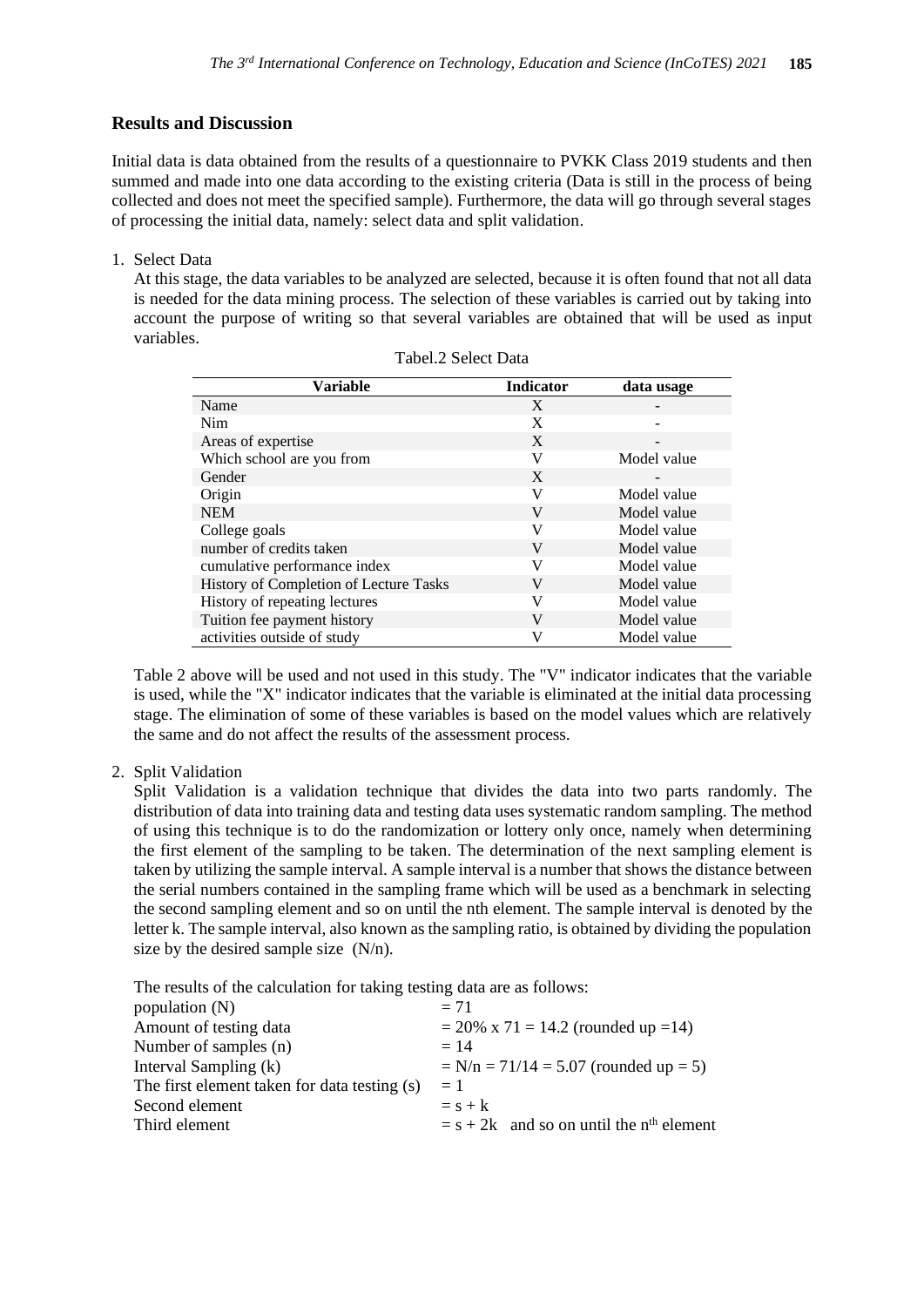#### **A. Converting Data Into Information**

Data processing begins with the process of converting data into information using the 5C knowledge conversion method, namely Contextualized, Categorized, Calculated, Corrected, and Condensed.

#### **1. Contextualized**

In the Contextualized stage, the benefits of each data used in the study are explained. The benefits of each data are as follows:

#### **a. Data from Respondent School**

Respondents from PVKK Class 2019 students (71 people), 76.1% came from SMK, and 19.7% came from SMA, and 2.8% from MTs.



Figure 1. Respondent's School Origin

The educational background of PVKK students mostly from vocational schools shows a very high level of relevance to the PVKK field of study. Pursuing an education in the PVKK study program requires good interest, talent, and readiness, understanding the characteristics of the learning, both fashion, and catering. Students who do not understand the characteristics, objectives, and learning outcomes of the PVKK field of study may experience problems during their education because the learning characteristics of the PVKK study area have more practical learning percentages than theoretical learning (40%). Students' interests and talents following their field of study can facilitate the learning process and the completion of their tasks, especially practical learning tasks that require perseverance, diligence, discipline, and tenacity.

#### **b. Study Program choice data**

PVKK Class 2019 students who choose the PVKK study program are 85.9% of the first choice, and 12.7% of the second choice. More details can be seen in Figure 2 histogram below:



Figure 2. Histogram of student's choice of study in the PVKK study program

The description of the choice of students to continue their higher education in the 85.9% PVKK study program is the main choice, indicating the readiness of students to participate in the learning process and understand its objectives well. Readiness is one of the variables that has a significant effect on a person's success in carrying out his learning process [15][16][17][18]. Thus, students who have determined their main choice of the PVKK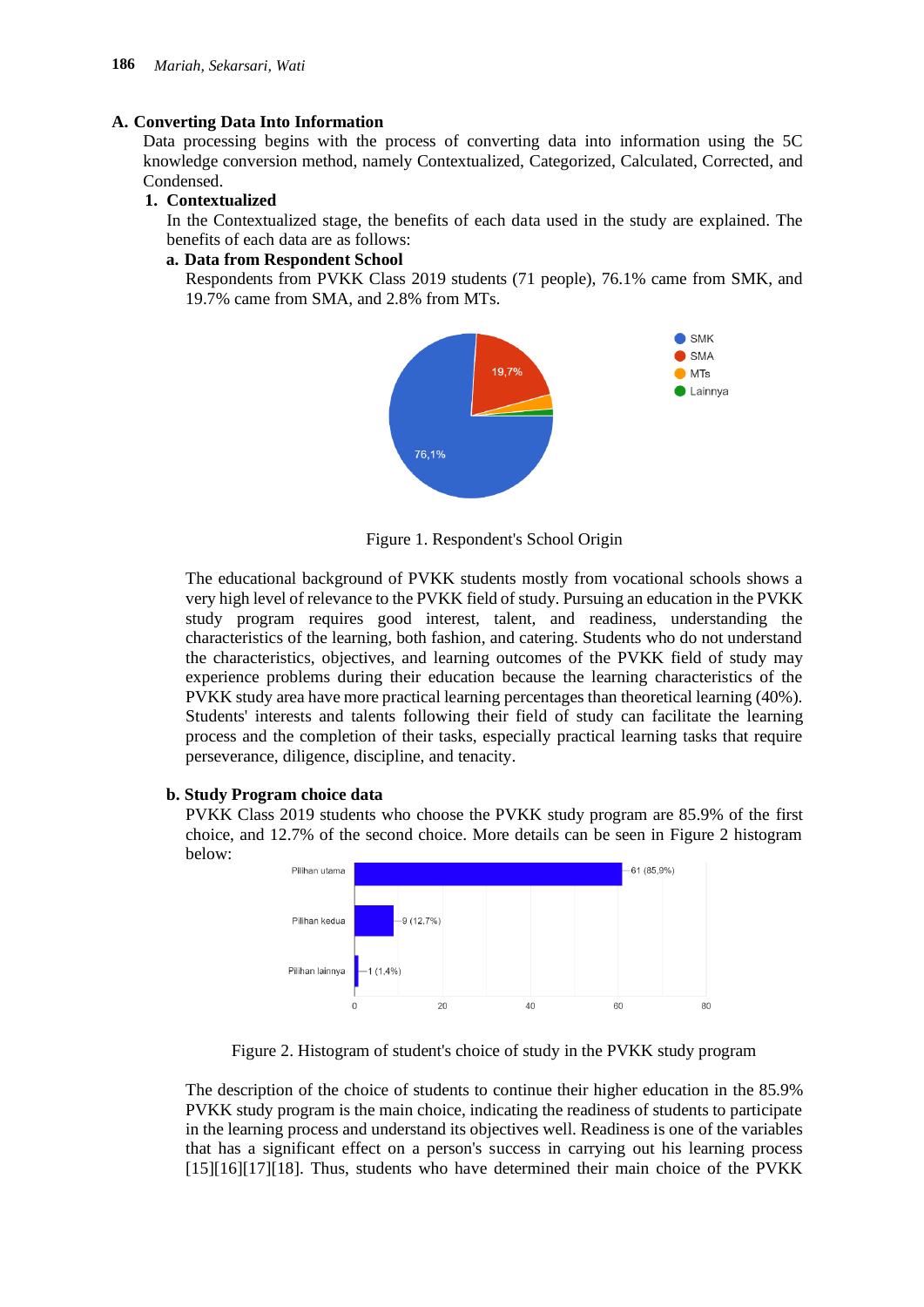study program from the beginning can be interpreted as having very high readiness to participate in the learning process and are assumed to be able to achieve good study success.

#### **c. Purpose of continuing studies**

The goals of the 2019 PVKK students to continue their studies varied, namely: the highest being 63.4% entrepreneurs, becoming teachers (36.6%) and (12.7%), practitioners / working in industry (19.7%), and 2.8% others.



Figure 3. Histogram the purpose of students studying in the PVKK study program

Students have clear goals when determining the choice of study program they will take. Clear goals can be an indicator for students to complete their studies on time. Based on the data in Figure 4.2 which shows the goal of students continuing their studies in the vocational education program for family welfare or culinary skills is to become entrepreneurs, meaning that students already have an entrepreneurial spirit. Entrepreneurship is a creative and innovative ability that is used as a basis, and a resource to seek opportunities for success. The entrepreneurial spirit, attitude, and behavior have indicators: full of confidence, that is, full of confidence, optimistic, committed, disciplined, responsible; have initiative, the indicator is full of energy, nimble in action, and active; have an achievement motive that is demonstrated by results orientation and future insight; have a leadership spirit, the indicators are daring to be different, trustworthy, and tough in acting; Dare to take calculated risks[19].

#### **d. History of repeating courses**

One indicator that can be used to see the fluency of student studies is the record or track record of the progress of their lectures. The data in Figure 4 shows that almost all students do not have a history of repeating courses, it can be interpreted that the fluency of student studies up to semester 5 is in good and smooth condition.



Figure 4. Histogram History of repeating courses in the PVKK study program

#### **e. History of paying college**

Another important aspect in determining the smoothness and success of student studies in higher education is funding. Students who have adequate funding guarantees to meet all their academic and life needs can certainly facilitate their learning activities. The learning process in the PVKK study program, both the expertise in Dressing and Catering requires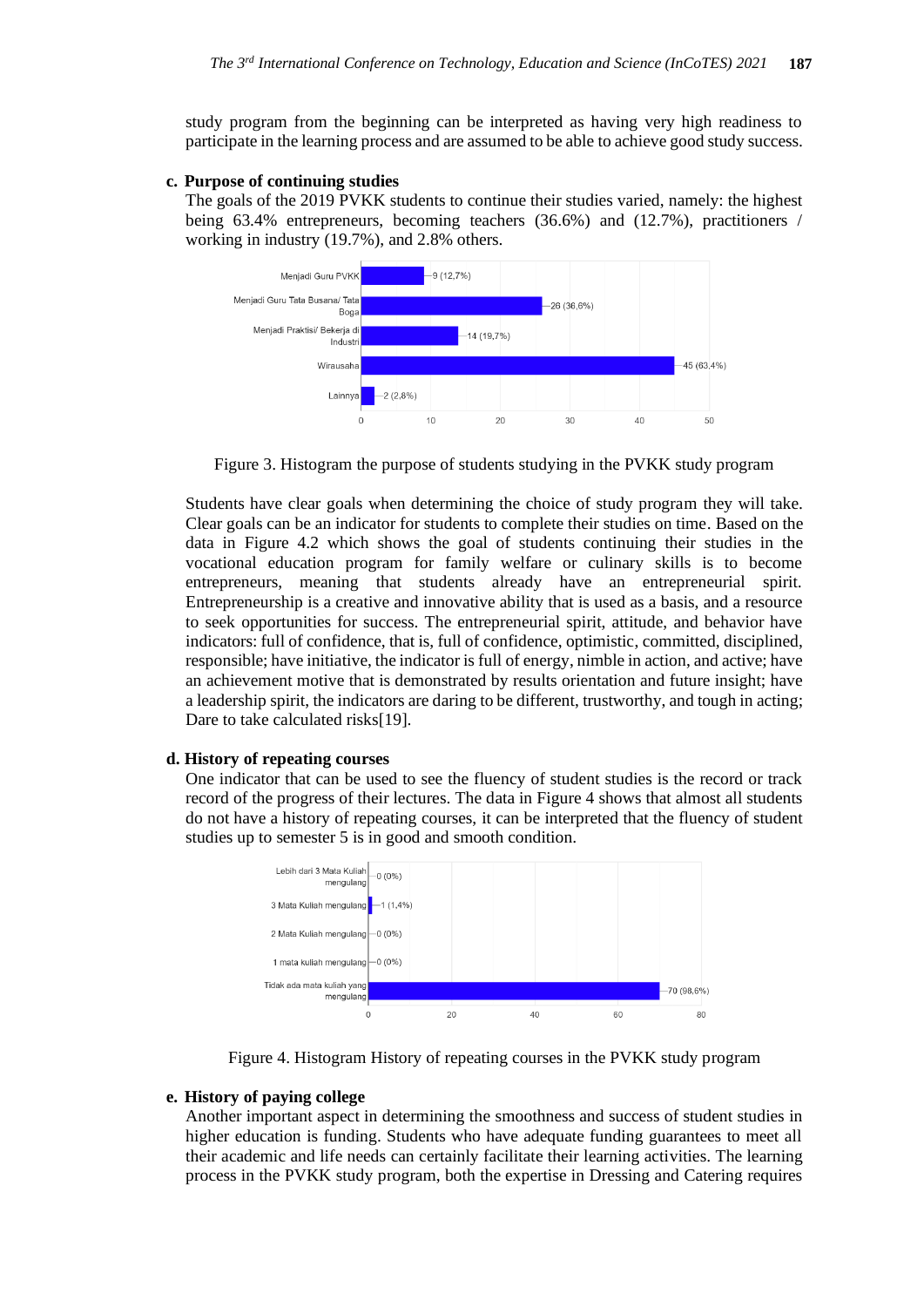

a large number of funds, especially the need for practical funds that must be met by students.

Figure 5. Histogram Tuition payment history/variable

One indicator that can be seen from the fulfillment of student study funds is the history of paying tuition fees. Tuition payment terms that cannot be met on time can result in reduced opportunities to take maximum credits. Students who still have arrears in the previous semester can only take 16 credits, while students who have fulfilled their obligations in terms of funding can take up to 24 credits if the previous semester's achievement index meets applicable regulations. The data in Figure 5 shows that most of the respondents are never late in making tuition payments, it can be explained that students' financial conditions are in a stable condition and can encourage the smooth running of their studies.

#### **f. Activities outside of study**

Student activities outside of college if not managed properly can hinder the smooth running of their studies. Learning activities at the PVKK Study Program are quite dense every semester, with learning tasks that are theoretical, practical, and field in nature. Learning tasks are not only completed on campus during lecture hours but require more time to be completed properly, so students who have off-campus activities need to manage their time well.



Figure 6. Histogram of respondents' activities other than studies

The data in Figure 6 shows that the majority of PVKK students sometimes have activities outside of their studies. Student activities can be in the form of on-campus or off-campus activities, however, PVKK student respondents do not show other activities besides study. Thus it can be explained that student activities are more focused on learning activities and completing their assignments so that the prediction of graduating on time is very high.

#### **2. Categorized**

In the Categorized stage, the data is categorized into several parts to be more detailed in seeing the benefits and uses of the data. The number and name of the category of each data can vary according to the information you want to get. Data from schools and cities are categorized by the province to facilitate data processing and fewer categorization groups are used. Data on study objectives in the PVKK study program consists of 6 sub-sections and learning strategies consist of 9 sub-sections. Each sub-section contained in the learning objectives data and IP score data is categorized into 9 categories. The number of categories/classes obtained from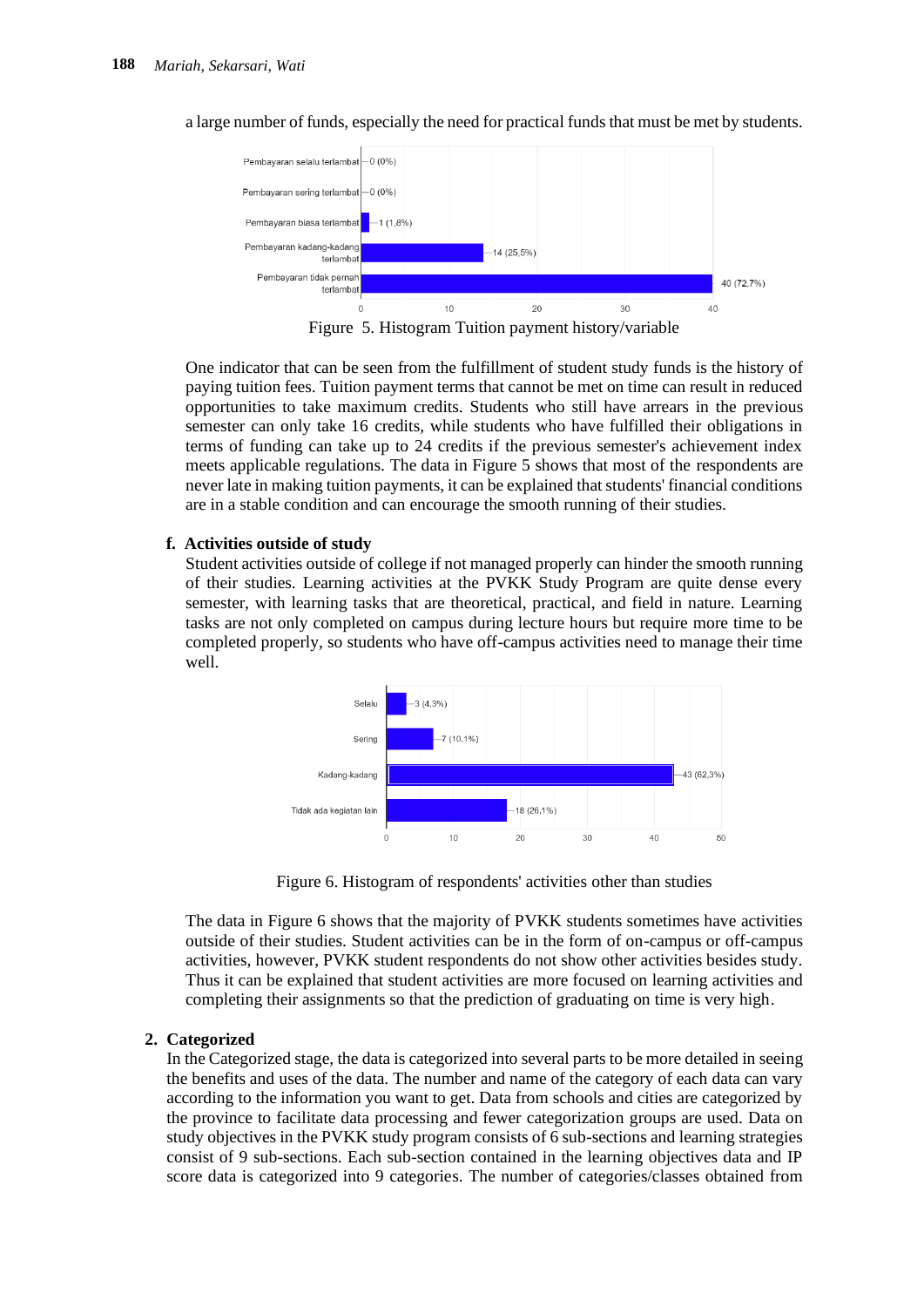mathematical calculations. In each category, there is a range of values used to determine the characteristics possessed by a student. The range of values contained in each category owned by each data has different values, according to the results of mathematical calculations.

The categorization of the 2019 PVKK Study Program students is carried out using the Kmeans algorithm clustering. The clustering process is carried out to determine the grouping of students based on similar characteristics so that it can be said that every student in one group/cluster has the same or close characteristics. The clustering process forms a composition with a total of 19 clusters, in other words, students of the 2019 PVKK Study Program are categorized into 19 Clusters.

| N <sub>0</sub> | the<br>origin of<br>the<br>school | Goals          | Average<br><b>Semester</b><br><b>Achievement</b><br><b>Index</b> | history<br>of<br>repeating<br>college | history of<br>delaving<br>tuition<br>payments | activities<br>outside<br>of study | study<br>schedule | recommendation |
|----------------|-----------------------------------|----------------|------------------------------------------------------------------|---------------------------------------|-----------------------------------------------|-----------------------------------|-------------------|----------------|
| $\mathbf{1}$   | $\mathbf{0}$                      | $\mathbf{0}$   | $\mathbf{0}$                                                     | $\mathbf{0}$                          | $\mathbf{0}$                                  | $\mathbf{0}$                      | $\mathbf 0$       | Yes            |
| $\overline{c}$ | $\mathbf{0}$                      | $\mathbf{0}$   | $\mathbf{0}$                                                     | $\mathbf{0}$                          | $\mathbf{0}$                                  | $\mathbf{0}$                      | $\mathbf{1}$      | Yes            |
| 3              | $\mathbf{0}$                      | $\mathbf{0}$   | $\mathbf{0}$                                                     | $\mathbf{0}$                          | $\mathbf{0}$                                  | $\mathbf{1}$                      | 1                 | Yes            |
| $\overline{4}$ | $\mathbf{0}$                      | $\mathbf{0}$   | $\mathbf{0}$                                                     | $\mathbf{0}$                          | $\mathbf{0}$                                  | 1                                 | $\mathbf{0}$      | Yes            |
| 5              | $\mathbf{0}$                      | $\overline{0}$ | $\overline{0}$                                                   | $\mathbf{0}$                          | $\mathbf{1}$                                  | $\mathbf{0}$                      | $\mathbf{0}$      | Yes            |
| 6              | $\mathbf{0}$                      | $\mathbf{0}$   | $\mathbf{0}$                                                     | $\mathbf{0}$                          | $\mathbf{1}$                                  | $\mathbf{0}$                      | 1                 | Yes            |
| 7              | $\mathbf{0}$                      | $\mathbf{0}$   | $\mathbf{0}$                                                     | $\mathbf{0}$                          | $\mathbf{0}$                                  | 1                                 | $\mathbf{0}$      | Yes            |
| 8              | $\mathbf{0}$                      | $\mathbf{1}$   | $\mathbf{1}$                                                     | $\overline{0}$                        | $\mathbf{0}$                                  | $\mathbf{1}$<br>$\mathbf{1}$      |                   | No             |
| 9              | $\mathbf{0}$                      | $\mathbf{0}$   | 1                                                                | $\mathbf{0}$                          | $\mathbf{1}$                                  | $\mathbf{0}$<br>1                 |                   | No             |
| 10             | $\mathbf{0}$                      | $\mathbf{0}$   | $\mathbf{1}$                                                     | $\mathbf{0}$                          | $\mathbf{0}$                                  | 1                                 | 1                 | No             |
| 11             | $\mathbf{0}$                      | $\mathbf{1}$   | $\mathbf{0}$                                                     | $\mathbf{0}$                          | $\mathbf{0}$                                  | $\overline{0}$<br>$\mathbf{0}$    |                   | Yes            |
| 12             | $\mathbf{0}$                      | 1              | 1                                                                | $\mathbf{0}$                          | $\mathbf{1}$                                  | 1                                 | $\overline{c}$    | No             |
| 13             | 1                                 | $\mathbf{0}$   | $\mathbf{0}$                                                     | 1                                     | $\boldsymbol{0}$                              | $\overline{c}$                    | 1                 | No             |
| 14             | $\mathbf{1}$                      | $\overline{0}$ | $\mathbf{0}$                                                     | $\overline{0}$                        | $\mathbf{0}$                                  | $\mathbf{1}$                      | 1                 | Yes            |
| 15             | $\mathbf{1}$                      | 1              | $\mathbf{0}$                                                     | $\mathbf{0}$                          | $\mathbf{0}$                                  | $\mathbf{1}$                      | 1                 | No             |
| 16             | 1                                 | $\mathbf{0}$   | $\mathbf{0}$                                                     | $\mathbf{0}$                          | $\mathbf{0}$                                  | 1                                 | 1                 | Yes            |
| 17             | $\mathbf{0}$                      | 1              | $\mathbf{1}$                                                     | $\mathbf{0}$                          | $\mathbf{0}$                                  | $\overline{2}$                    | $\mathbf{0}$      | No             |
| 18             | 1                                 | 1              | $\mathbf{1}$                                                     | $\mathbf{1}$                          | $\mathbf{1}$                                  | $\mathbf{1}$                      | $\overline{c}$    | No             |
| 19             | $\overline{c}$                    | $\mathbf{0}$   | $\overline{0}$                                                   | $\overline{0}$                        | $\mathbf{1}$                                  | $\mathbf{0}$                      | $\theta$          | Yes            |

#### Tabel 3. Student Cluster Calculation

#### **3. Calculated**

At this stage, the data used in the study is calculated mathematically so that the usefulness of the data can be seen more clearly and shows information about the number of respondents/students contained in each category based on each existing data. As can be seen in Table 4, regarding the calculation of the number of students based on the data of 7 specified attributes.

Tabel 4. Calculation of the number of students based on attributes

| No.                     | <b>Attribute</b>                        |                         | number<br>of cases       | No                       | Yes                      | <b>Entropy</b> | Gain           |
|-------------------------|-----------------------------------------|-------------------------|--------------------------|--------------------------|--------------------------|----------------|----------------|
|                         | Total                                   |                         | 19                       | 6                        | 13                       | 0.899743759    |                |
|                         |                                         |                         |                          |                          |                          |                | 0.150091814    |
| 1                       | the origin of the                       | <b>SMK</b>              | 13                       | 8                        | 10                       | 0.722202614    |                |
|                         | school                                  | <b>SMA</b>              | 5                        | $\overline{\mathbf{3}}$  | $\overline{\mathcal{L}}$ | 0.970950594    |                |
|                         |                                         | <b>MTs</b>              | $\overline{c}$           | $\mathbf{0}$             | $\mathbf{1}$             | $\mathbf{0}$   |                |
|                         |                                         |                         |                          |                          |                          |                | 0.161234158    |
| $\overline{2}$          | Goals                                   | utama                   | 13                       | 3                        | 10                       | 0.779349837    |                |
|                         |                                         | kedua                   | 6                        | 5                        | $\mathbf{1}$             | 0.650022422    |                |
|                         |                                         |                         |                          |                          |                          |                | 0.475955941    |
| 3                       | Average Semester                        | T                       | 13                       | $\overline{c}$           | 11                       | 0.619382195    |                |
|                         | Achievement Index                       | S                       | 6                        | 6                        | $\mathbf{0}$             | $\mathbf{0}$   |                |
|                         |                                         |                         |                          |                          |                          |                | 0.899743759    |
| $\overline{\mathbf{4}}$ | history of repeating<br>college         | $\overline{Y}$          | $\overline{\mathcal{L}}$ | $\mathbf{0}$             | $\overline{17}$          | $\mathbf{0}$   |                |
|                         |                                         | T                       | 17                       | $\Omega$                 | 17                       | $\Omega$       |                |
|                         |                                         |                         |                          |                          |                          |                | $-0.048611841$ |
| $\overline{5}$          | history of delaying<br>tuition payments | T                       | 14                       | 5                        | 9                        | 0.940285959    |                |
|                         |                                         | $\overline{\mathbf{K}}$ | 5                        | $\overline{\mathbf{3}}$  | $\overline{\mathcal{L}}$ | 0.970950594    |                |
|                         |                                         |                         |                          |                          |                          |                | 0.168157731    |
| 6                       | activities outside of                   | S                       | $\overline{\mathcal{L}}$ | $\mathfrak{D}$           | $\Omega$                 | $\mathbf{0}$   |                |
|                         | study                                   | $\overline{\mathbf{K}}$ | 10                       | $\overline{\phantom{1}}$ | $\overline{\phantom{1}}$ | $\mathbf{1}$   |                |
|                         |                                         | T                       | 6                        | 1                        | $\overline{\phantom{0}}$ | 0.650022422    |                |
|                         |                                         |                         |                          |                          |                          |                | 0.155443261    |
| $\overline{7}$          | study schedule                          | s                       | $\overline{7}$           | 1                        | 6                        | 0.591672779    |                |
|                         |                                         | K                       | 10                       | $\overline{5}$           | $\overline{\phantom{0}}$ | 1              |                |
|                         |                                         | $\overline{\mathsf{T}}$ | $\overline{\mathcal{L}}$ | $\overline{\mathcal{L}}$ | $\theta$                 | $\Omega$       |                |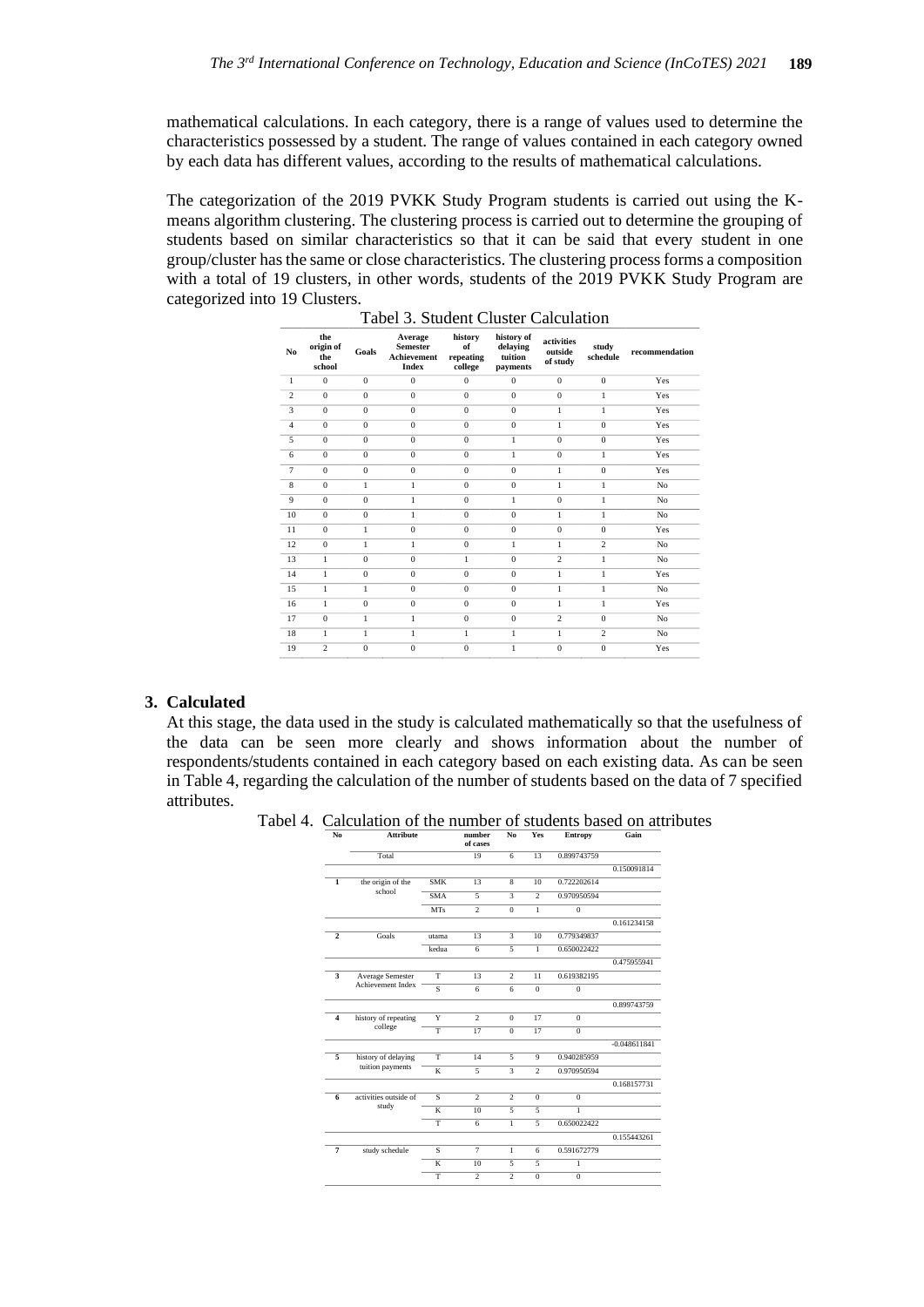## **4. Corrected**

At this stage, it was found that data whose usefulness was not too significant in supporting this research, namely data on repeating courses. The usefulness of repeating course data is not very significant because through this data it is not possible to know the total Semester Credit Units (SKS) and the name of the course. These data can only assist in determining the timeliness of courses but do not provide information that could affect this study or the results of this study.

## **5. Condensed**

The results of data processing in the form of information, at the condensed stage are made in the form of a histogram of the process of converting data into information. The data into information, which has been calculated and corrected, is displayed in a form that is easier to understand, for example in the form of a histogram. For example, a comparative histogram of school origins based on on-time graduation recommendations.



Figure 7. Comparative histogram of respondent's school origin based on recommendation Pass on time

#### **B. Version of Information into Knowledge**

Data that has been converted into information is reprocessed through the conversion process so that it can be displayed as knowledge. The process of converting information into knowledge is carried out through four stages, namely Comparison, Consequence, Connections, and Conversion.

1. Comparison

At this stage, comparisons between clusters are carried out based on the total average of the attributes that have been sorted. This is done to determine the order of clusters that have the highest to lowest values and their characteristics. At this stage, a comparison between clusters is also carried out based on the total average that has been sorted. This is done to find out the sequence of clusters that have the highest to lowest average values and their characteristics.

2. Consequences

In the Consequences stage, the relationship of information with other information obtained from the comparison stage is analyzed to find an implication that can be used for improvement. Referring to the various information obtained from the analysis results at the Consequences stage, it is known that the timeliness of the PVKK study program students has a relationship with the origin of the school and the purpose of continuing their studies. In addition, at the Consequences stage, it was found that there was a discontinuity between the origin of the school and the destination of further study with the achievement index value.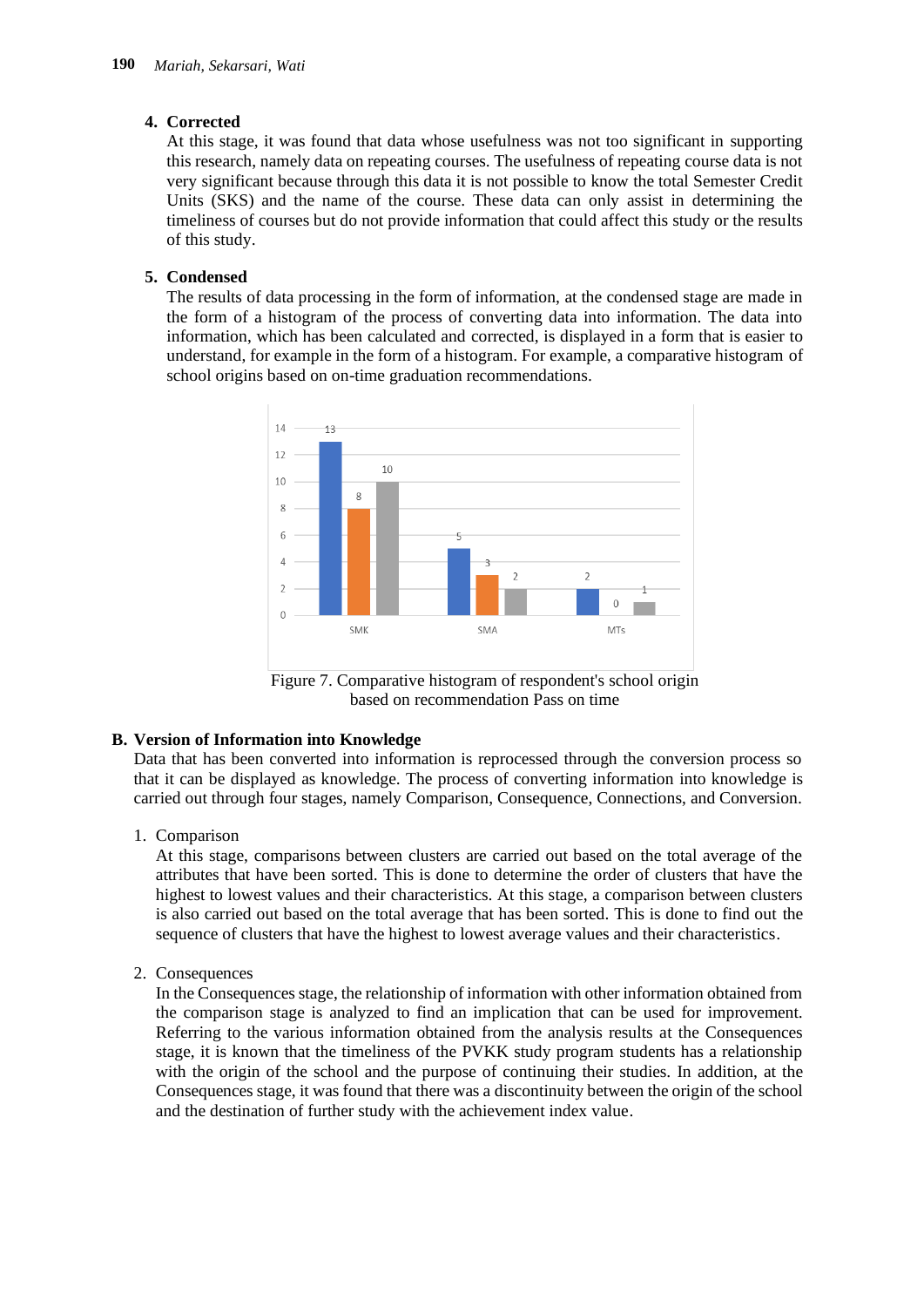3. Connection

At this stage, it is found that there is a relationship between the information that has been generated from the Consequences stage. Based on the information obtained from the Consequences stage, it was found that there was a relationship between school origin, study program selection, and the average semester performance index. This knowledge is obtained because it is based on the characteristics possessed by cluster 1 which is the cluster that ranks first in the highest total average value and has "special" characteristics.

4. Conversation

At this stage, information that has gone through the consequences and connection stages is discussed with more expert parties to gain new knowledge about the proposed program to improve the timeliness of graduation for PVKK students. Discussions were held with the Head of the Study Program. The results of the discussion were formulated that the strategies that can be applied to increase students' proper graduation are: The design of the program to increase timely graduation is formulated through Updating the curriculum by applying problem based learning in activities to introduce school culture and field practice in schools or industry, implementing project based learning in subjects research methods with outputs in the form of proposals, intensive mentoring on student final assignments, grouping students based on abilities and types of research, and monitoring the mentoring process.

#### **Conclusion**

The results of the conversion of data into information show that the grouping of the 2019 PVKK Study Program students is divided into 5 groups/clusters; The results of the conversion of information into knowledge are used to help design programs to increase the number of PVKK Study Program students who graduate on time. Data from school origin, main choice of study program, history of study fluency, average semester grade index above 3.00 (scale 4), history of smooth tuition payments, occasional outside activities, and fairly regular study time predict graduation on time for PVKK students very high.

#### **Recommendations**

Proposed programs to increase graduation on time through: Updating the curriculum by implementing problem-based learning in the introduction of school culture and field practice in schools or industry, implementing project-based learning in research methods courses with proposals as outputs, intensive mentoring on student final assignments, grouping students based on ability and type of research, and monitoring the mentoring process.

#### **Acknowledgements**

Thank you to the Institute for Research, Development, and Community Service, Universitas Sarjanawiyata Tamansiswa Yogyakarya which has supported the funding of this research.

## **References**

- [1] Sumartini and Disman, "Analisis Faktor-Faktor yang Mempengaruhi Penyelesaian Studi Tepat Waktu serta Implikasinya terhadap Kualitas Lulusan," *Indones. J. Econ. Educ.*, vol. 1, no. 1, pp. 43–54, 2018, doi: 10.17509/jurnal.
- [2] Sudiyanto, "Evaluasi Diri Mahasiswa Terhadap Kompetensi," *Paedagogia*, vol. 17, no. 1, 2014.
- [3] A. Jananto, "Algoritma Naive Bayes untuk Mencari Perkiraan Waktu Studi Mahasiswa," *Teknol. Inf. Din.*, vol. 18, no. 1, pp. 9–16, 2013.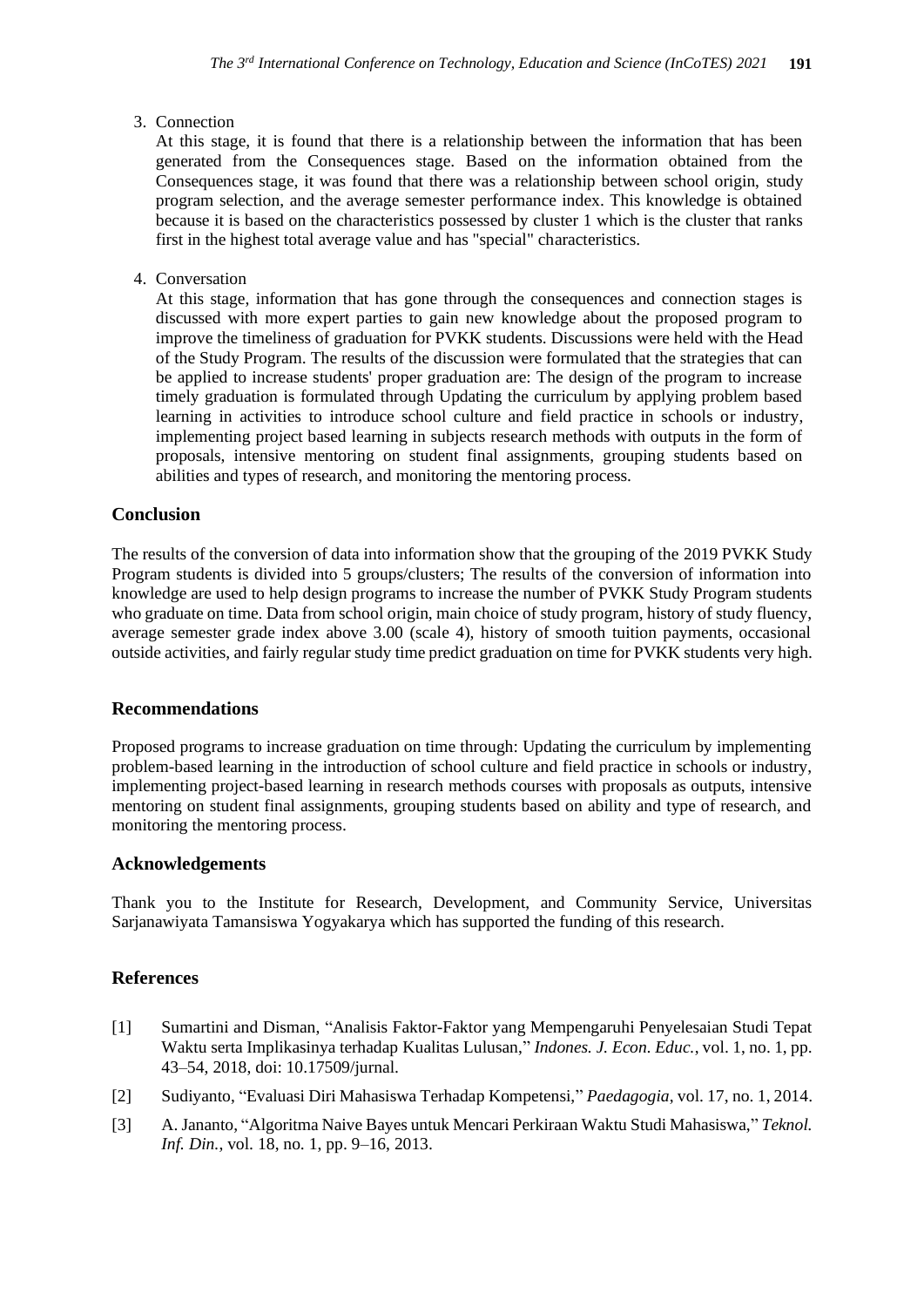- [4] U. Hartato and M. N. Aisyah, "Faktor-Faktor Yang Mempengaruhi Penyelesaian Skripsi Mahasiswa Pendidikan Akuntansi Universitas Negeri Yogyakarta," *Pros. Semin. Nas. Penguatan Hub. antara Pengemb. Keterampilan, Pendidikan, dan Ketenagakerjaan Gener. Muda*, vol. Universita, pp. 131–139, 2011.
- [5] Kemdikbud RI, "Kementerian Pendidikan dan Kebudayaan," *Http://Kemdikbud.Go.Id/*, no. Mei, p., 2016, [Online]. Available: http://kemdikbud.go.id/main/?lang=id.
- [6] A. J. Nathan and A. Scobell, "Model Algoritma K-nearest Neighbor untuk memprediksi kelulusan mahasiswa," *Foreign Aff.*, vol. 91, no. 5, pp. 1–9, 2012, [Online]. Available: http://jurnal.unpand.ac.id/index.php/NT/article/viewFile/350/344.
- [7] E. Purwanto, K. Kusrini, and S. Sudarmawan, "Prediksi Kelulusan Tepat Waktu Menggunakan Metode C4.5 DAN K-NN (Studi Kasus : Mahasiswa Program Studi S1 Ilmu Farmasi, Fakultas Farmasi, Universitas Muhammadiyah Purwokerto)," *Techno (Jurnal Fak. Tek. Univ. Muhammadiyah Purwokerto)*, vol. 20, no. 2, p. 131, 2019, doi: 10.30595/techno.v20i2.5160.
- [8] M. R. Asmawi, "Strategi Meningkatkan Lulusan Bermutu Di Perguruan Tinggi," *Makara Hum. Behav. Stud. Asia*, vol. 9, no. 2, p. 66, 2005, doi: 10.7454/mssh.v9i2.124.
- [9] H. Takeuchi and T. Shibata, *Japan, Moving Toward a More Advanced Knowledge Economy*, 2nd ed., vol. 2, no. 122. Washington: The International Bank for Reconstruction and Development/The World Bank, 2006.
- [10] A. Tiwana, *Knowledge Management Toolkit , The Amrit Tiwana Knowledge Management Toolkit , The*, 1st ed. Prentice Hall PTR, 1999.
- [11] L. Davenport, Thomas H.; Prusak, *Working Knowledge : How Organizations Manage What They Know*, vol. 2009, no. 75. Boston, Massachusetts: HARVARD BUSINESS SCHOOL PRESS, 1998.
- [12] P. A. B. Hengky Pramusinto, Indri Murniawaty, "EVALUASI PROGRAM ONTIME GRADUATION JURUSAN PENDIDIKAN EKONOMI UNIVERSITAS NEGERI SEMARANG," *J. PROMOSI*, vol. 5, no. 2, pp. 27–33, 2017, [Online]. Available: https://www.ojs.fkip.ummetro.ac.id/index.php/ekonomi/article/viewFile/1211/837.
- [13] I. R. & H. Yozza, "ANALISIS KAUSAL MASA STUDI MAHASISWA PROGRAM."
- [14] M. Fem, D. A. N. Faperta, and M. Metode, "Analisis Ketepatan Waktu Lulus Berdasarkan Karakteristik Mahasiswa Fem Dan Faperta Menggunakan Metode Chart," *Xplore J. Stat.*, vol. 1, no. 2, pp. 1–8, 2013, doi: 10.29244/xplore.v1i2.12411.
- [15] D. Darso, "Kesiapan Belajar Siswa Dan Interaksi Belajar Mengajar Terhadap Prestasi Belajar," *Innov. Vocat. Technol. Educ.*, vol. 7, no. 2, pp. 139–151, 2017, doi: 10.17509/invotec.v7i2.6290.
- [16] D. Rizki Tiara and E. Pratiwi, "Mengukur Kesiapan Guru Sebagai Dasar Pembelajaran Daring Di Lembaga PAUD," *J. Golden Age*, vol. 4, no. 02, pp. 362–368, 2020, doi: 10.29408/jga.v4i02.2624.
- [17] N. H. Waryanto and W. Setyaningrum, "E-Learning Readiness In Indonesia : A Case Study In Junior High School Yogyakarta," *Int. Semin. Innov. Math. Math. Educ. 1st ISIM-MED*, pp. 645– 654, 2014.
- [18] D. Aydin, Cengiz Hakan; Tasci, "Measuring Readiness for e-Learning: Reflections from an Emerging Country," *Educ. Technol. Soc. v8 n4 p244-257 2005*, vol. 8, no. 4, pp. 244–257, 2005, [Online]. Available: Educational Technology & Society, v8 n4 p244-257 2005.
- [19] D. Hendarwan, "Menumbuhkan Jiwa, Perilaku dan Nilai Kewirausahaan Dalam Meningkatkan Kemandirian Bisnis," *Mbia*, vol. 17, no. 2, pp. 59–68, 2019, doi: 10.33557/mbia.v17i2.345.